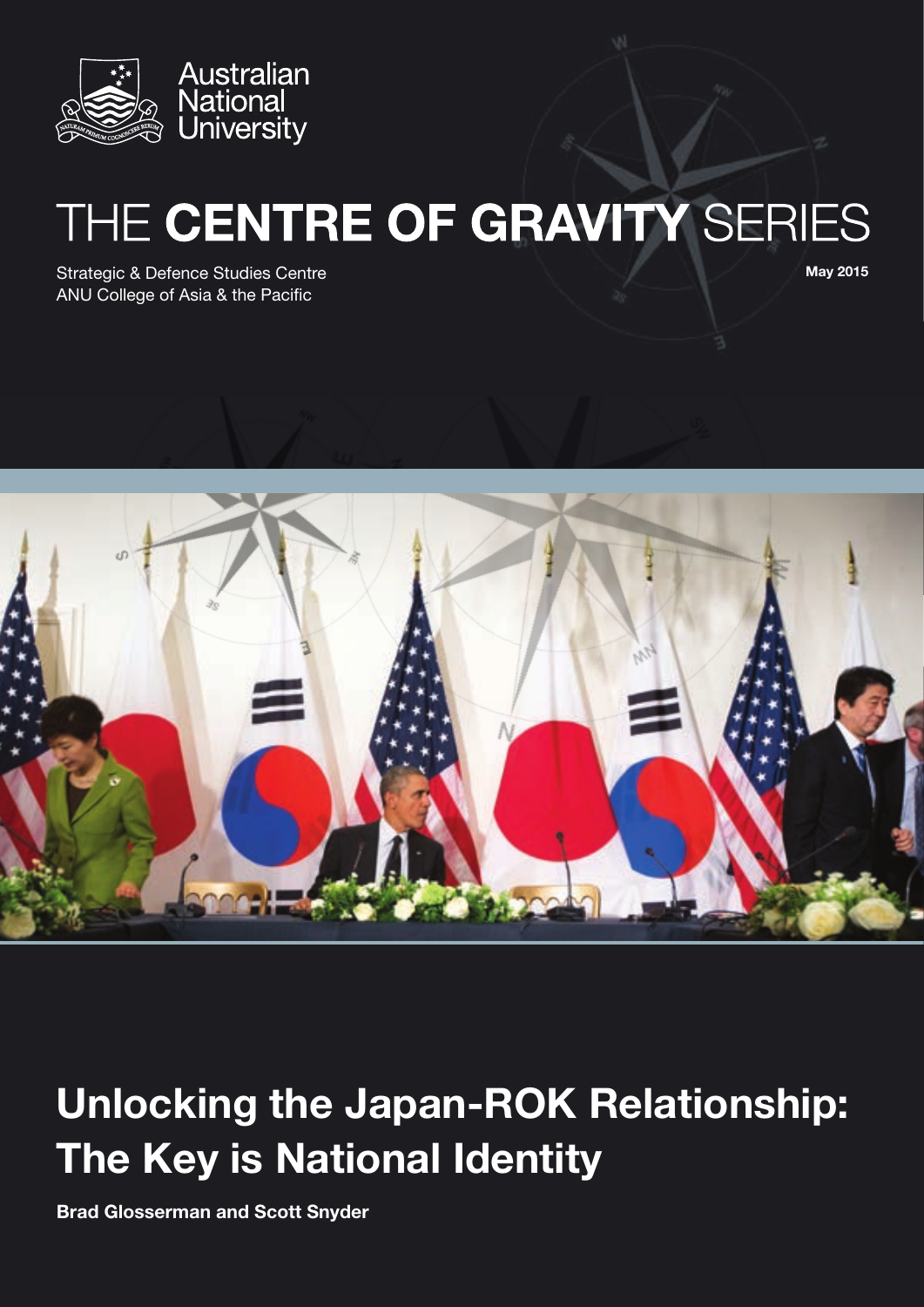### The Centre of Gravity series

### About the series

The *Centre of Gravity* series is the flagship publication of the Strategic and Defence Studies Centre (SDSC) based at The Australian National University's College of Asia and the Pacific. The series aspires to provide high quality analysis and to generate debate on strategic policy issues of direct relevance to Australia. *Centre of Gravity* papers are 2,000-3,000 words in length and are written for a policy audience. Consistent with this, each *Centre of Gravity* paper includes at least one policy recommendation. Papers are commissioned by SDSC and appearance in the series is by invitation only. SDSC commissions up to 10 papers in any given year.

Further information is available from the *Centre of Gravity* series editor Dr Andrew Carr ([andrew.carr@anu.edu.au\)](mailto:andrew.carr%40anu.edu.au?subject=).



## Contact us

#### Dr Andrew Carr

Centre of Gravity series editor Strategic and Defence Studies Centre ANU College of Asia and the Pacific The Australian National University

T 02 6125 1164 E andrew.carr@anu.edu.au W http://ips.cap.anu.edu.au/sdsc



#### *Centre of Gravity* series paper #21

Photos courtesy of www.defence.gov.au and www.defense.gov

© 2015 ANU Strategic and Defence Studies Centre. All rights reserved.

The Australian National University does not take institutional positions on public policy issues; the views represented here are the author's own and do not necessarily reflect the views of the University, its staff, or its trustees.

No part of this publication may be reproduced or transmitted in any form or by any means without permission in writing from the ANU Strategic and Defence Studies Centre. Please direct inquiries to [andrew.carr@anu.edu.au](mailto:andrew.carr%40anu.edu.au?subject=)

This publication can be downloaded for free at http://ips.cap.anu.edu.au/sdsc/ CRICOS#00120C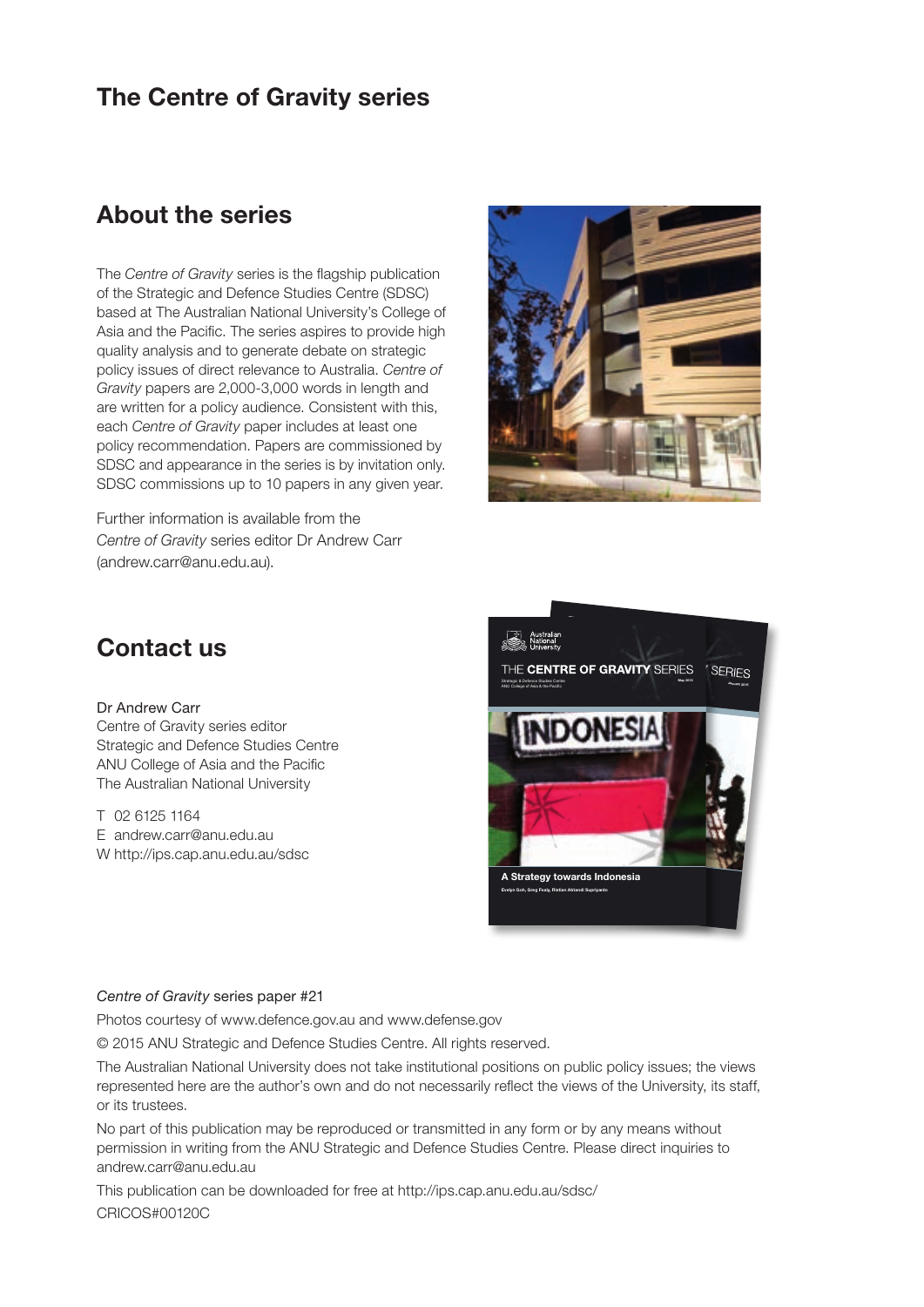

### Author bios

Brad Glosserman (brad@pacforum.org) is executive director of Honolulu-based Pacific Forum CSIS. He recently completed a three-year study with Pacific Forum director of programs Carl Baker on the future of U.S. alliances in Asia and is finalizing a study on the impact of the March 11, 2011, "triple catastrophe" on Japan. Mr. Glosserman is the editor, with Tae-hyo Kim, of The Future of U.S.-Korea-Japan Relations: Balancing Values and Interests (CSIS, 2004). His opinion pieces and commentary regularly appear in media around the globe, and he has written dozens of monographs on U.S. foreign policy and Asian security relations.



Scott Snyder (ssnyder@cfr.org) is senior fellow for Korea studies at the Council on Foreign Relations. Snyder's program examines South Korea's efforts to contribute on the international stage; its potential influence and contributions as a middle power in East Asia; and the peninsular, regional, and global implications of North Korean instability. Snyder is the co-editor of North Korea in Transition: Politics, Economy, and Society (Rowman and Littlefield, October 2012), and the editor of Global Korea: South Korea's Contributions to International Security (Council on Foreign Relations, October 2012) and The U.S.-South Korea Alliance: Meeting New Security Challenges (Lynne Rienner Publishers, March 2012).

#### Note:

This essay is drawn from *The Japan-South Korea Identity Clash: East Asian Security and the United States* by Brad Glossserman and Scott A. Snyder. It which will be published May 26 by Columbia University Press. Further details on back page.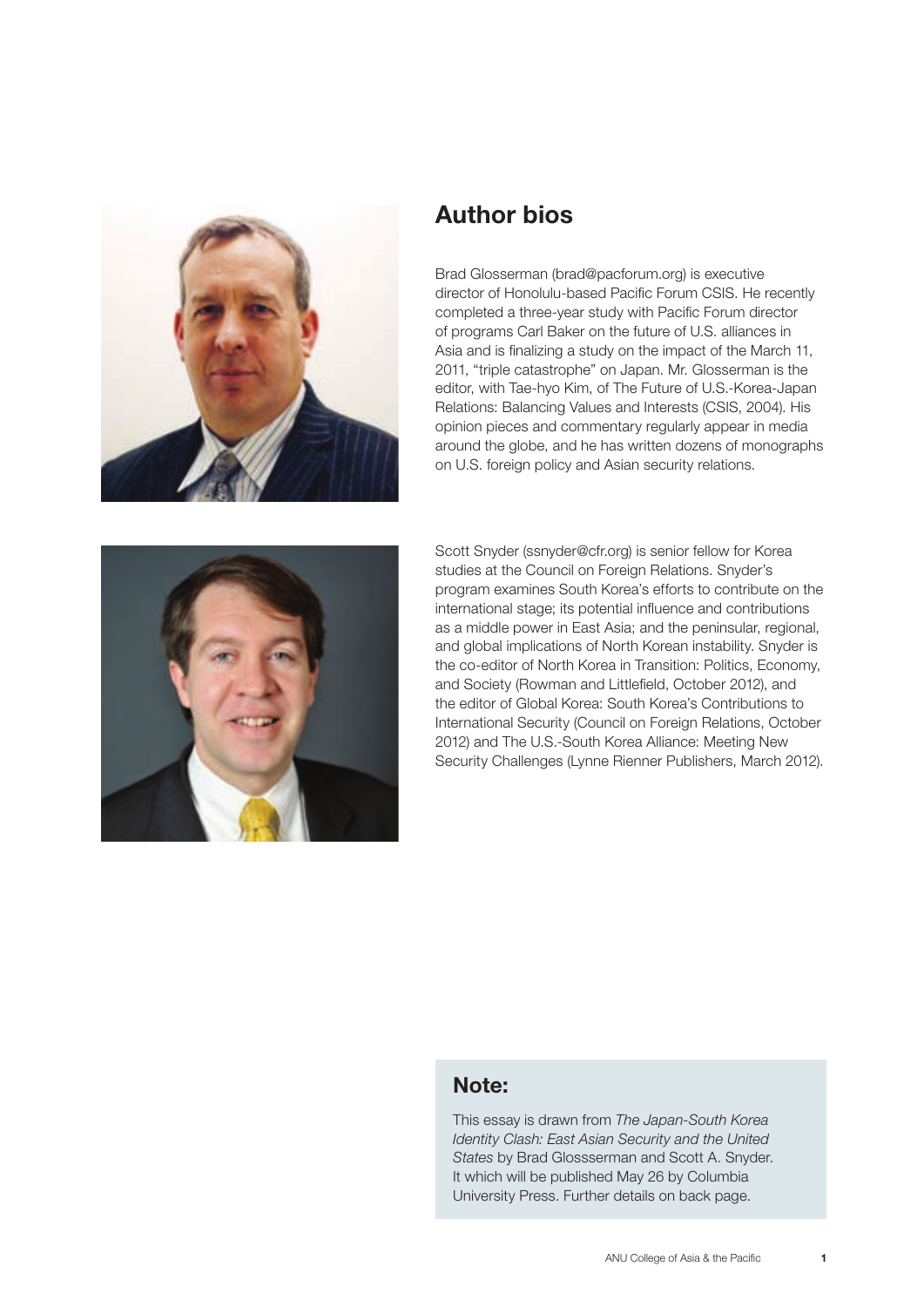## Unlocking the Japan-ROK Relationship: The Key is National Identity

Brad Glosserman and Scott Snyder

#### Executive Summary

- $\triangle$  The Japan-ROK relationship seems at near rock-bottom. The presents fundamental challenges to the US rebalance strategy and threatens to undermine the security and stability US allies rely on.
- $\triangle$  Recognising the national identity clashes between these countries should be directly acknowledged and addressed.
- $\triangle$  There is scope for both short-term practical improvements as well as a 'grand bargain' if national identity concerns are considered as well as strategic issues.
- $\triangle$  Australia can play a vital role in encouraging this change.

### Policy Recommendation

 $\triangle$  Australia should press Japan and South Korea to overcome their differences and work more closely with them in bilateral and multilateral forums. It can help provide political cover for early engagement and support cooperation to preserve the existing regional order.

There are few absolutes in foreign policy, but we can anticipate two things with almost 100 percent certainty: increasing complexity, diversity of threats and challenges, and increasingly constrained national budgets to address them. It's a dangerous combination, one that not only raises basic questions about national security, but one that also obliges us to reassess the basic architecture of international order, along with its associated norms and institutions.<sup>1</sup>

For the administration of US President Barack Obama, these questions are integral to its 'rebalance to Asia,' a poorly understood and thus much derided foreign and national security policy. The 'rebalance' is an outgrowth of the 2010 *National Security Strategy* of the United States, an attempt to articulate a foreign policy framework as the US winds down involvement in two wars in Iraq and Afghanistan, rebuild an economy drained by a decade of conflict, and restructure US engagement with Asia. Ultimately, national

rejuvenation, achieved by yoking a flagging US economy to the extraordinary dynamism of Asia, and renewed American leadership in this region and globally are the twin goals of the policy. (In fact, the two are closely linked.) Critically, the rebalance is a signal to US allies, partners and adversaries of the country's deep and enduring commitment to the region.

The cornerstone of this policy is the consolidation of relations with US allies and partners. This requires the modernisation of US alliances along with a 'thickening' of the fabric of relations among those countries. That means not only the bolstering of new bilateral ties between Washington and its partners, through new institutional links such as the Korea-US Free Trade Agreement (KORUS), but expanding those bilateral contacts to form multilateral structures, such as the Trilateral Strategic Dialogue (TSD) that includes Washington, Canberra and Tokyo.

Ultimately national rejuvenation and renewed American leadership are the twin goals of the rebalance policy.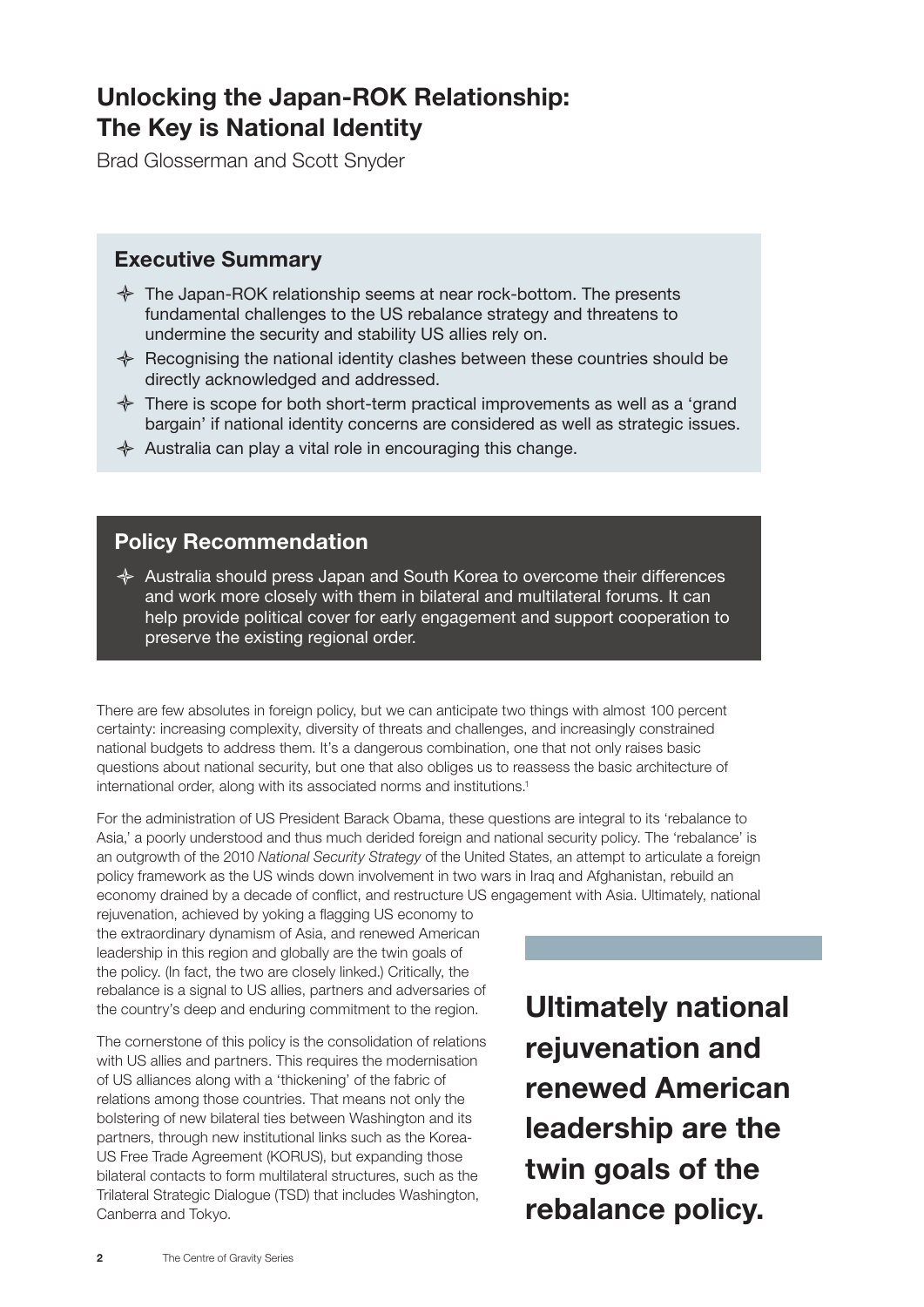

In theory, this process should be simple, especially for the United States, Japan and South Korea. All three countries are liberal democracies, governed by the rule of law and animated by a profound respect for human dignity and the rights of the individual. They all have vibrant economies, and are committed to capitalism and an open global trading system. All three are post-industrial societies, and Japan and South Korea have trod similar paths to development. Tokyo and Seoul are both allied to Washington and thus share a bureaucratic orientation and outlook when framing security issues. Their individual alliances with the US should impose a degree of uniformity and even interoperability when assessing and responding to security concerns. Finally, there is the shared geographical positioning of Japan and South Korea. The two countries are virtual neighbors: when coupled with their political and ideological similarities, this should push the two countries toward convergent perceptions of the regional

security environment. Both see North Korea as a threat and while the Japanese are more open in their hostility toward China, South Koreans are increasingly worried about China and its behavior.

In the past, this logic worked. Washington, Tokyo and Seoul shared positions on most regional security threats and cooperated to achieve shared objectives, arguably generating momentum toward an improved bilateral relationship between the two neighbors. The most notable example of this convergence was in the handling of the North Korean nuclear threat during the 1990s. South Korea and Japan joined the Korean Peninsula Energy Development Organization (KEDO) and the two governments with Washington forged a unified policy toward Pyongyang through the Trilateral Cooperation and Oversight Group (TCOG). At the same time, Prime Minister Obuchi Keizo and President Kim Dae Jung established a Joint Partnership agreement in 1998 that addressed historical issues forthrightly and promised a 'futureoriented relationship.' Since the collapse of TCOG in the early 2000s, however, trilateral cooperation among the US, Japan and South Korea has been most notable by its absence.

The rising frictions that have characterised and often dominated the Japan-ROK relationship during the last decade reflect national identity concerns.

In practice, however, robust trilateralism is a distant dream, undermined by increasingly contentious relations between Seoul and Tokyo. The rising frictions that have characterised and often dominated the Japan-ROK relationship during the last decade reflect national identity concerns, an underappreciated dimension of international relations that is assuming ever-more influence in the post-Cold War world. An accurate understanding of conceptions of national identity in Japan and South Korea is critical to grasping the problems that bedevil their bilateral relationship. This is a vital issue for Washington as well since tensions between Japan and South Korea also inhibit trilateral cooperation with the US. Given the security challenges in Northeast Asia, in particular the various threats posed by North Korea, the potential contributions that both Japan and South Korea can make in a regional contingency, the degree to which cooperation is actually assumed in planning, and the growing fiscal difficulties that each country faces, a failure to maximise trilateral cooperation poses real risks to the security of the three countries.

Our research into national identity in each country paints a troubling picture. South Korea and Japan are on diverging national trajectories. Korea is a growing, confident country that seeks broader engagement on its terms. It is the world's

14<sup>th</sup> largest economy, possessor of an extraordinary export machine and home of the Hallyu wave that has captivated the region and the world. Nevertheless, there remains a sense among Koreans that theirs is a small nation subject to forces beyond its control, the proverbial 'shrimp among whales'. This insecurity is a troubling legacy that heightens Korean sensitivities to status issues and slights. Moreover, as a country that has recovered its nationhood following decades of Japanese colonial rule in the first part of the 20<sup>th</sup> century, Korean wariness of Japan seems hardwired into the national psyche.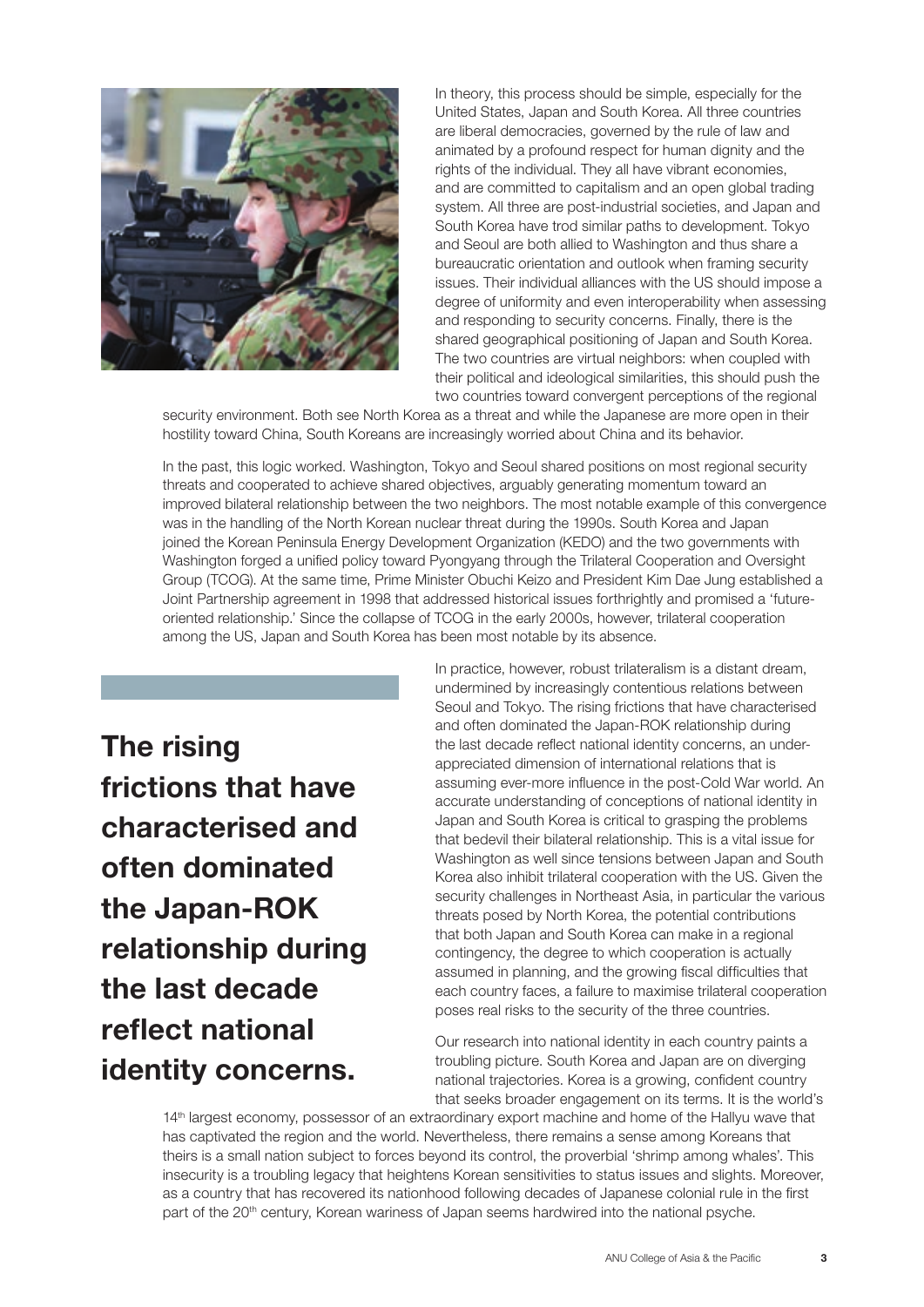Meanwhile, Japan struggles to overcome political and economic stagnation and a profound sense that the country has lost its way. A country that has long envisioned itself as the leader of Asia, it now fears that it has been eclipsed by China, a nation with which it also has a fraught history. At the same time Japan also sees itself as a victim – either of the imperial regime or, for a small group of conservative nationalists, victor's justice at the end of World War II.

These notions of national identity provide the bedrock for foreign policy and international relations. Sadly, they yield considerable suspicion that is easily turned to animosity. Resting atop this foundation are longstanding disputes over history and territory, tinder too frequently ignited by inflammatory statements by officials and politicians, textbook controversies, or calculated attempts in both countries to appeal to nationalist and populist sentiment. ROK analyst Bong Youngshik has characterised the bilateral relationship as one of 'mutual abandonment', in which both countries 'have different strategic calculations,' 'political parties and civil society on each side [have] lost interest in taking initiatives to improve bilateral ties,' and 'political cooperation is not a top priority.'<sup>2</sup>

Public opinion polls confirm that assessment. In the 2014 Genron NPO poll of opinion in the two countries, 70 percent of Koreans had an unfavorable opinion of Japan (a decrease from



76 percent in the previous year's poll), while 54 percent of Japanese had an unfavorable opinion of South Koreans, an increase from 37 percent in 2013. $3$  Fortunately  $-$  if that is the word  $-$  the relationship may have hit bottom. Nearly 70 percent of Koreans believe this situation 'is undesirable and have concerns,' or 'is a problem and needs to be resolved'; just over 61 percent of Japanese felt the same way.<sup>4</sup> Polls by the Asan Institute show substantial support among South Koreans for improved relations with Japan.<sup>5</sup>

Even though a growing portion of the public in both countries acknowledges the need – and desire –for better relations, a 'fatigue' with each other on both sides is settling in to public perceptions, and the political leadership in Tokyo and Seoul has been slow to respond. That reluctance has been mitigated to some extent by efforts to maintain cooperation and coordination at the lower, working levels of the foreign and security policy bureaucracies, but that work is necessarily limited by the lack of enthusiasm from superiors as well as a desire to keep heads below the parapet to avoid being targeted if another incident creates a search for scapegoats to 'punish' the other country.

Despite deteriorating relations between Japan and South Korea, the United States is attempting to sustain trilateralism. Washington has engineered a number of meetings between the leadership of the three countries: Presidents Obama and Park sat down with Prime Minister Abe at the Nuclear Security Summit in The Hague in March 2014, foreign ministers met in Washington in April 2015, and Defense ministers convened at the Shangri-La Dialogue in 2013 and 2014 as well. These meetings,

along with mid-level discussions, reflect the importance the US attaches to trilateralism with alliance partners, a priority explicitly identified in the *National Security Strategy*, the US State Department's 2010 *Quadrilateral Diplomacy and Development Review*, as well as every speech and statement on the rebalance and US policy toward the region.

US thinking is driven by the new security threats and the new fiscal realities identified at the beginning of this analysis. Increased cooperation with allies is more efficient, results in a more effective use of resources, consolidates ties among partners, and builds the confidence and capabilities needed to respond to crises. It also rewrites the regional narrative, shifting perceptions of actors and their roles. Moreover, it is a telling early test of US power if it cannot find a way to stabilise fraught relations among its closest allies. A focus on alliances helps remind observers that the balance of power is not determined by the United States and China alone; the United States has a network of security partners and relationships that must also be taken into account.

All three have and will continue to display sensitivity to Chinese concerns, but that does not mean they should give China a veto.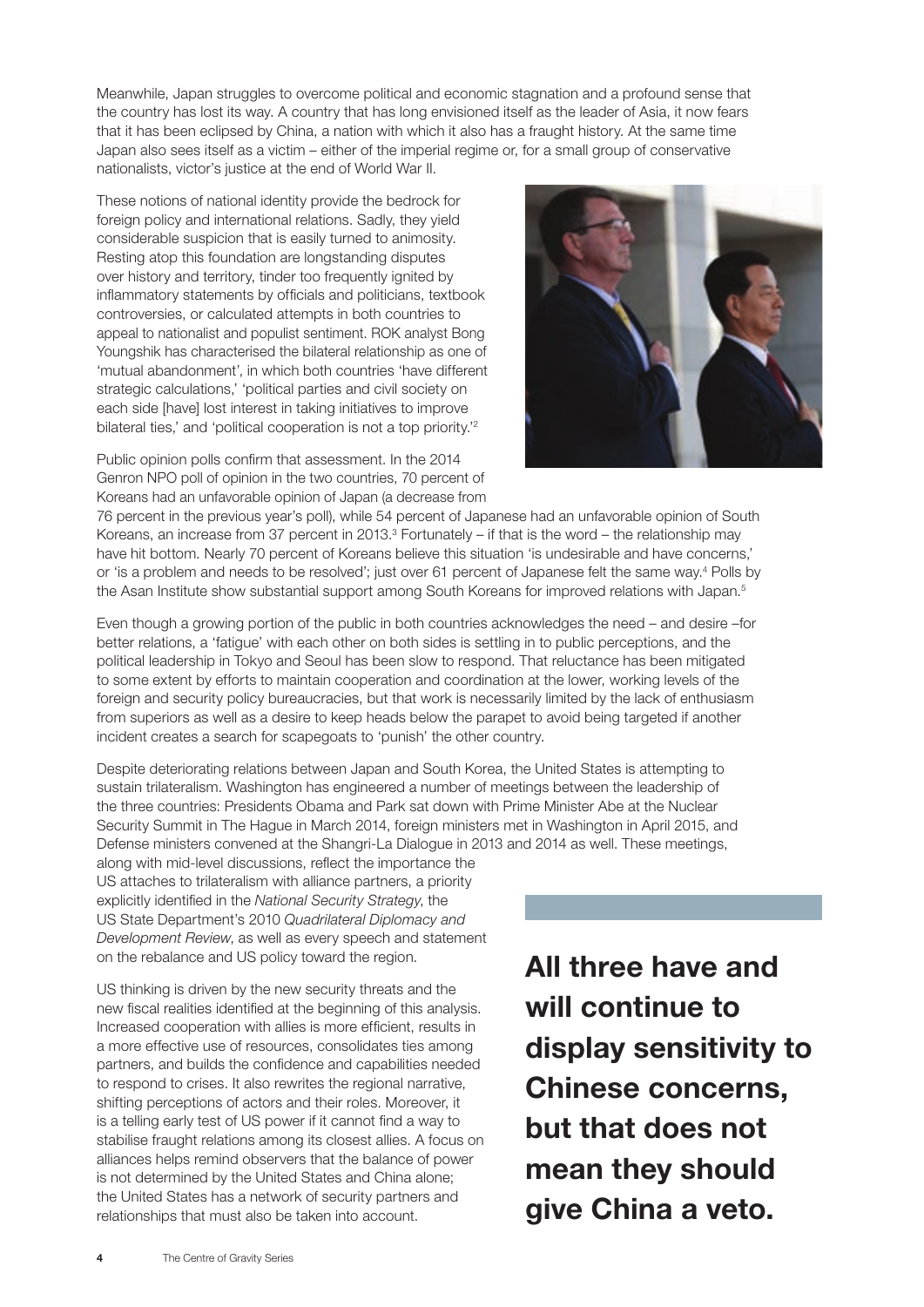US allies enjoy these benefits too, and other advantages as well. These ties ensure that the United States remains engaged in the region, reducing fears of US abandonment or withdrawal. Allies get privileged access to intelligence and technology. Heightened cooperation gives allies more insight into and impact on US decision making. Similarly, and little appreciated, is the insight that each ally gains into the workings of the other ally's relations with Washington. Complaints about the opacity of each alliance are a regular feature of track 1.5 trilateral dialogues held by Pacific Forum CSIS.<sup>6</sup> Finally, for Japan, stronger ties with the US and its allies reduce suspicions of its intentions and facilitate Tokyo's integration into regional security planning.

Taking a still broader perspective, deepening trilateral cooperation and regionalisation of alliances provides a benchmark for the expansion of security cooperation among like-minded governments beyond the three countries. It sets standards that can be used to deepen and broaden security cooperation in East Asia.

The biggest obstacle to expanded trilateral security cooperation in Northeast Asia – apart from the practical question about feasibility, given bilateral tensions between Seoul and Tokyo – is China. Chinese officials and experts see enhanced trilateral security cooperation – any enhanced cooperation between the US and its allies – as ultimately aimed at Beijing and an attempt to constrain its behavior and contain its influence. At every opportunity, US alliances are dismissed as Cold War relics that should be abandoned. These denunciations are not just rhetoric: many Chinese sincerely believe those charges. But at every opportunity, Washington, like Seoul and Tokyo, reiterates its desire for positive, mutually advantageous constructive relations with Beijing. All three have close economic ties with China and have even begun to engage on security concerns. All three have and will continue to display sensitivity to Chinese concerns, but that does not mean they should give China a veto over policies that they conclude are in their national interests.

A 'fatigue' with each other on both sides is settling in to public perceptions, and the political leadership in Tokyo and Seoul has been slow to respond.

To strengthen trilateralism among the US, Japan and South Korea, we recommend two courses of action. The first is a lowest common denominator approach that, nevertheless, is bold by current standards. The second is a 'Grand Bargain' among the three countries that is extremely ambitious and requires courage by each leader.

The first strategy embraces a two-pronged approach that uses both top-down and bottom-up methods to strengthen existing cooperation. It begins with a leader-level trilateral statement that calls for trilateral cooperation to promote regional and global security. It will frame trilateral cooperation in ways that benefit all three countries and indicate that it is being done as part of each country's international responsibilities. This statement will signal publics and bureaucracies of top-level support for increased trilateralism. Those leaders would reinforce that message by meeting regularly, both as stand-alone events and on the sidelines of gatherings such as the UN General Assembly, the G20, or the East Asian Summit. Such meetings need to become routine. A trilateral foreign and defense ministers meeting, a '2+2+2,' should also be implemented.

Meanwhile, foreign and security policy bureaucrats at the working level should be convening to align thinking and

coordinate efforts. We envision a trilateral extended deterrence dialogue that explores how to deter and reassure, as well as meetings among the three policy-planning staffs. This should serve as part of a whole of government approach by each country to identify shared concerns and push relevant bureaucratic constituencies together. Those discussions should be extensive, involving a wide range of institutional interests and addressing a broad agenda. Preliminary topics could include alliance interests, security cooperation, nontraditional security threats, trade and economic concerns, financial stabilisation, North Korea, and China.<sup>7</sup>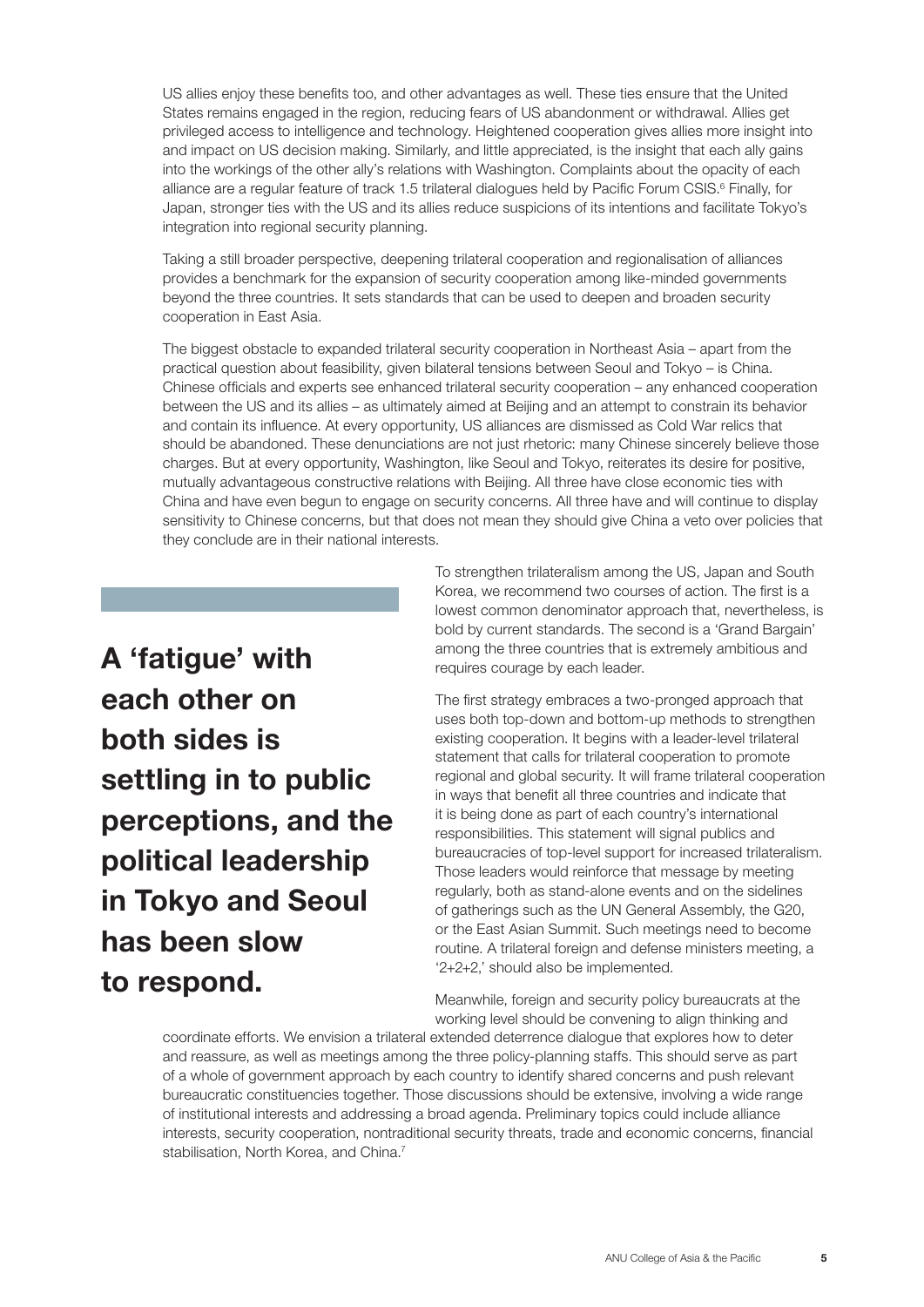The three militaries could build on the annual Defense Trilateral Talks (DTT) held since 2008. They should expand the placement of observers from the other ally on bilateral exercises, and continue the trilateral naval exercises that focused on interoperability and preparation for contingencies. Another option is cooperation among a larger group of US allies, perhaps in a quadrilateral format that includes Australia, to provide cover for the more politically sensitive coordination between Seoul and Tokyo.

The second option is the 'Great Bargain' or 'Grand Reset.' This is an ambitious but possibly essential series of moves by each government that draws on our conclusions that the main obstacles to better Japan-South Korea relations are identity-based and aims to reconstitute the historical, psychological, and emotional context in which Japan, South

# The main obstacles to better Japan-South Korea relations are identity based.

Korea, and the United States interact. The agreements would be detailed and carefully orchestrated, and the particulars should be left to the three governments, but a reset would rest on three pillars.

(1) The US would acknowledge its deep involvement in the historical events at the end of World War II that provide the main context for identity-related wounds between Japan and South Korea. A first step would consist of a US acknowledgment of the suffering of Japanese civilians that accompanied the atomic bombings of Japan. Washington would also address its failure to tie up the loose ends surrounding the postwar settlement, especially concerning disputed sovereignty and conflicting maritime claims. These steps would be undertaken so as to induce Japanese and South Korean responses to effectively address historical grievances and establish a new framework for a stable and productive Japan–ROK relationship.

(2) Japan would acknowledge state responsibility for the crimes and injustices perpetrated by the imperial government, military, and soldiers during the occupation of Korea. To reassure Koreans that renewed military aggression is impossible, Japan would make a powerful symbolic gesture by giving up its claim to the Dokdo/Takeshima islands (revealed in Korean public opinion polls to be a central obstacle to better relations on the Korean side) and make financial payments from the Government of Japan to individual Koreans who suffered as sex slaves under Japanese colonial rule; Japanese prime ministers would promote a zero-tolerance policy among Cabinet members and top party officials regarding historical revisionism.

(3) For its part, Korea would explicitly accept the Japanese offer, acknowledge Japan's efforts as a final gesture to settle historical issues and commence a forward-looking relationship with Japan.



We propose a new Japan–ROK Treaty of Friendship and Partnership, which would contain several key provisions that would help transform perceptions of each country and blunt the sharp edges of identity that drive the two nations into conflict. First, it would contain a 'no-war clause' that would declare that the two countries would never use force to settle any dispute between them. Second, the treaty would declare Japanese support for the unification of the Korean Peninsula under Seoul, a statement that would address Korean concerns about Japan's long-term intentions about the fate of the peninsula. Third, it would outline the shared values and interests that unite the two countries and declare them a basis for cooperative action by the two governments. Fourth, it would explicitly recognise and back Japan's constructive regional security role in East Asia. Fifth, it would establish a day for joint commemoration by the two countries of the history of the twentieth century, a day that would counter existing holidays that mark remembrance of historical grievances and signal the meshing of the two countries' future relations.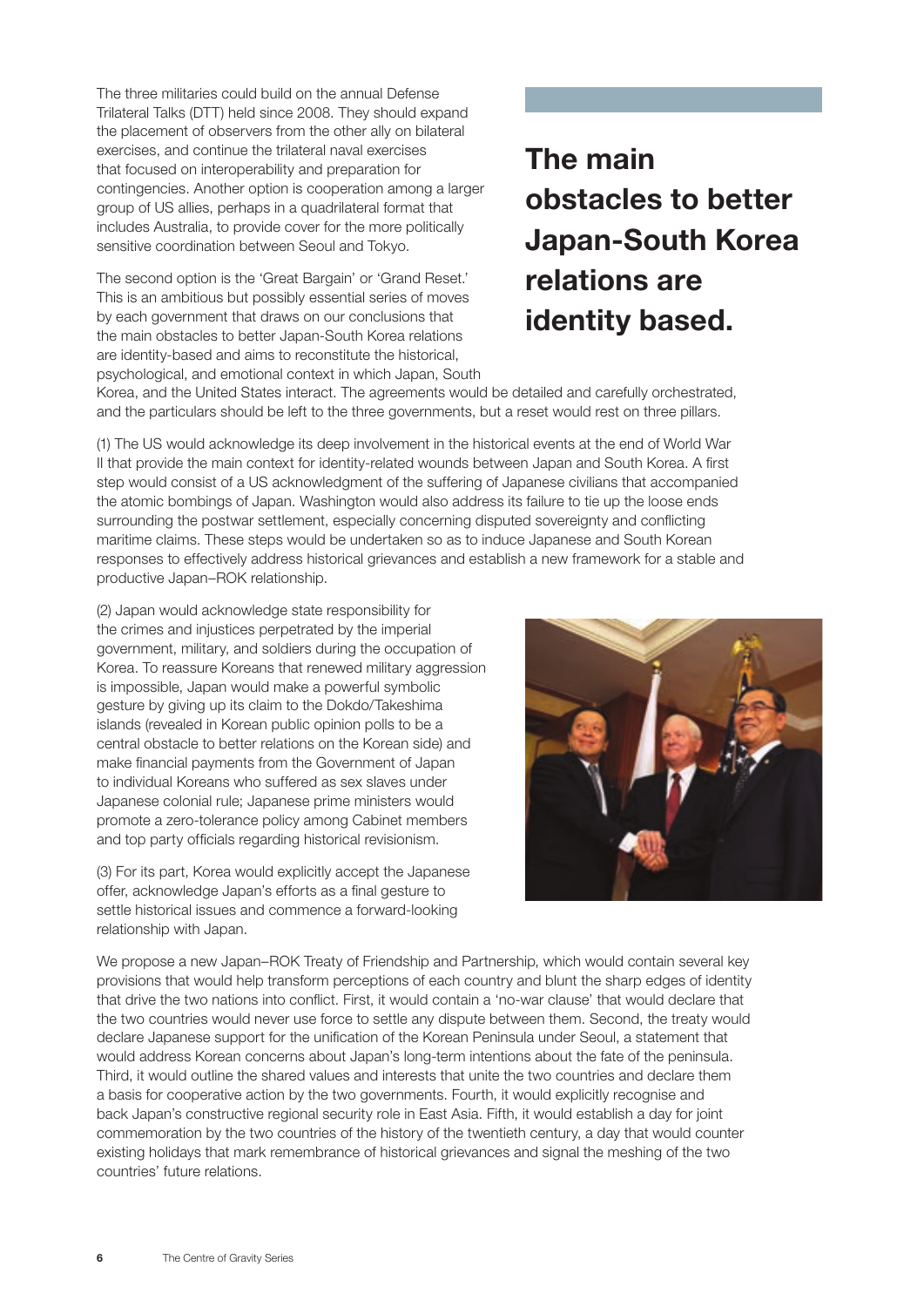

This approach is bold and potentially controversial. But we argue that it is also necessary. It would unshackle the potential for closer South Korea–Japan relations. It would surmount the historical and territorial issues that have constrained relations between the two countries. It would put history in the past and open the door to a true futureoriented relationship that has stood in the way of better South Korea–Japan relations for so long.

While this proposal serves the strategic interests of the three countries, the most important dimension of the grand bargain may be its moral aspect. Governments have to be seen taking responsibility for the past – and in the ROK's case for the future. But as long as the Japan–South Korea relationship and its attendant problems are addressed in the form of politics as usual, ordinary citizens will not see it as a concern of theirs and will not engage. Moral decisions

are for each citizen to make; framing the relationship on this level gives them—ordinary Koreans and Japanese—a stake in the future of the relationship and a role to play in setting its course.

The chances of success in this effort can be increased because the 'great reset' approach acknowledges that identity issues rather than simply strategic concerns are at the core of the relationship. Bold gestures will be 'a shock to the system,' forcing each country to reassess its image of the other and to reconfigure the preconceived identity it has of its partner and, at the same time, itself. A great reset appeals to the Japanese sense of themselves as a 'peace-loving' nation and people. It offers them the opportunity to seize the moral high ground and use that as a platform for a larger international profile. In each dimension, Japan is compensating for the larger forces diminishing its international presence. It is a counter to its shrinking national confidence.

A similar logic works for South Korea. Moving forward with Japan should appeal to Korea's new sense of confidence and its readiness to step up its international engagement. It builds a forwardlooking relationship with its closest regional partner, while reinforcing its security alliance with the US by enabling strengthened cooperation and coordination based on shared values, concerns, national interests. Reinvigorated trilateralism among the United States, Japan and South Korea has the potential to transform the strategic dynamic in Northeast Asia, and beyond. Accomplishing that objective demands new thinking, not only about 'the other' but in how we frame foreign policy discussions, acknowledging the powerful role national identity concerns can play, and using them to advance our national interests.

The Grand Bargain is bold and potentially controversial, but also necessary. It would unshackle the potential for closer South Korea–Japan relations.

That idea — make better use of national identity in foreign policy making — is one of the obvious recommendations we have for Australia. Despite being amorphous and squishy, national identity should not be derided and dismissed. It can be a powerful predictor of foreign policy outcomes. Perhaps more importantly, it provides the deeper understanding necessary to effectively engage other countries to avoid misunderstanding and establish mutually satisfactory outcomes.

Second, while trilateralism is an important framework for responses to national security issues in Northeast Asia, Canberra (along with Washington, Tokyo and Seoul) should consider quadrilateral engagement as well. The four countries have similar interests and values and their foreign policy bureaucracies easily align, making coordination easier. A quadrilateral format can help surmount obstacles that separate Japan and South Korea. Crudely put, adding Australia to the mix provides cover for South Koreans who want to engage but are stymied by tensions with Japan.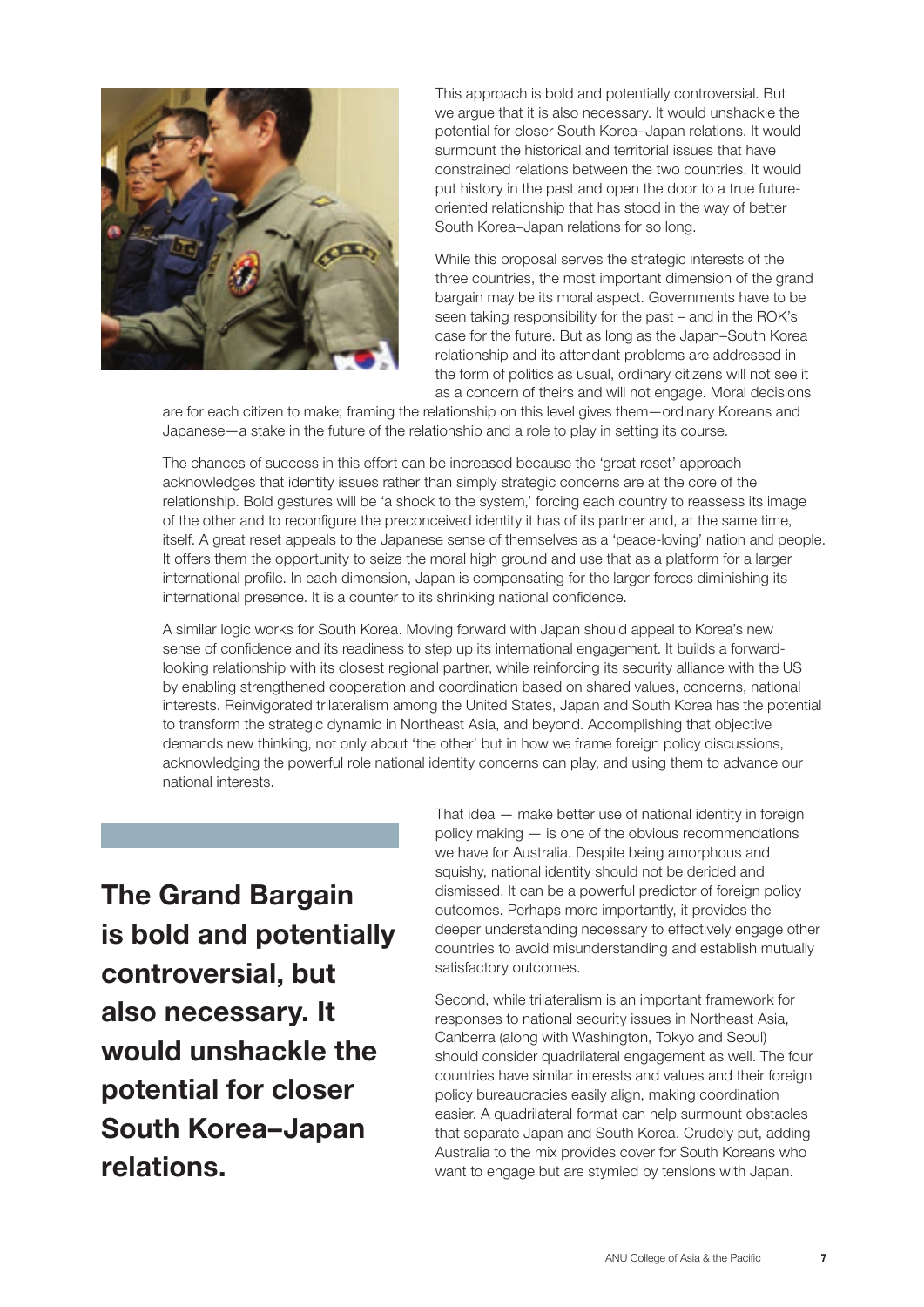Third, Australia should continue its efforts to align relations with Seoul and Tokyo. Prime Minister Abbott's visits to Japan and South Korea last year made plain the alignment and convergence of interests among the three countries. The issues addressed were the same; the interests and objectives the same; the outcomes the same.

Fourth, at a minimum Australia should press Japan and South Korea to overcome their differences and work more closely bilaterally and with third (and fourth) countries. Australian thinking is highly valued in each capital; Australia may even have more credibility than the US in this effort as American efforts are sometimes seen as self-interested and heavy handed. Australian diplomats and officials should be pushing their Japanese and South Korean counterparts to find common cause and engage with each other.

Finally, Australia should press more for multilateral (or minilateral) engagement to preserve the existing regional order, along with associated rules and norms as an international public good. That case can and should be made in the abstract — in other words, without reference to China. Cooperation and coordination among US allies makes sense and should be pursued, regardless of what China is or does. When Australia makes that case, in those terms, it reinforces the message that is currently sent by Washington, Seoul and Tokyo. That chorus should be louder and the message consistent, both to deflate Chinese objections and to rally other governments to that position.

Australia may even have more credibility than the US in this effort.

#### Policy Recommendation

 $\triangle$  Australia should press Japan and South Korea to overcome their differences and work more closely with them in bilateral and multilateral forums. It can help provide political cover for early engagement and support coooperation to preserve the existing regional order.

#### Endnotes

- 1 This is, at its heart, the source of Hugh White's analysis in *The China Choice*, and his subsequent writing.
- 2 Bong Youngshik, 'ROK and US Views on the Foreign Policy of the Abe Administration,' *Asan Forum*, November 6, 2013.
- 3 The Genron NPO, 'The 2nd Joint Japan-South Korea Public Opinion Poll: Analysis Report on Comparative Data,'
- July 16, 2014, at <http://www.genron-npo.net/en/pp/archives/5142.html>
- 4 Ibid.
- 5 See for example, Asan poll, *South Korea and their Neighbors 2014*, at http://en.asaninst.org/contents/south-koreans-and-their-neighbors-2014/
- 6 Brad Glosserman, 'Respond and Restrain: Deterrence and Reassurance in Northeast Asia,' Pacific Forum CSIS Issues & Insights, Vol. 14, No. 16, Dec. 4, 2014.
- 7 Some of these discussions are reportedly underway in the trilateral steering group.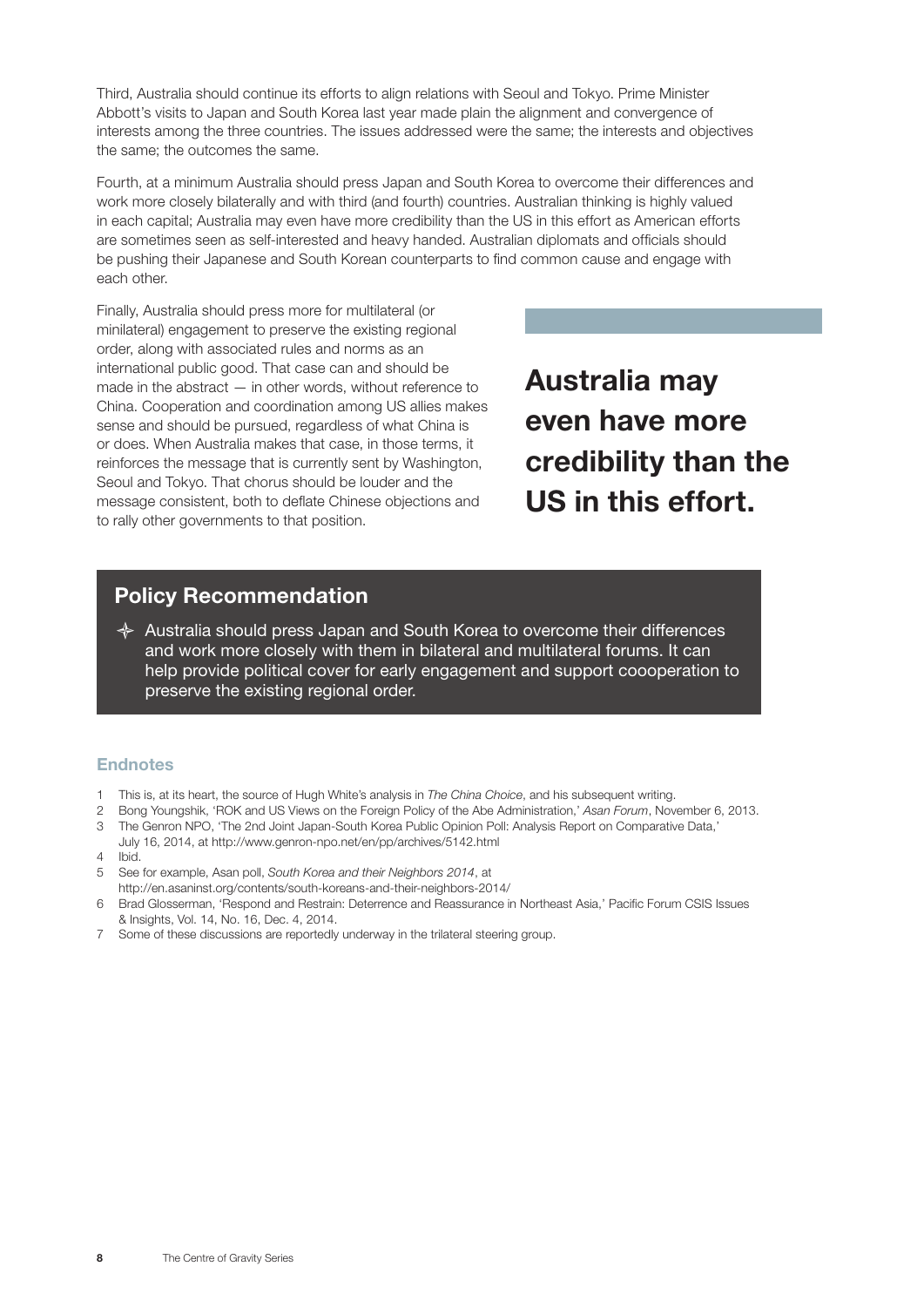# The Japan–South Korea Identity Clash

*East Asian Security and the United States*

# Brad Glosserman & Scott A. Snyder

"A thoughtful and enlightening read."

—*Japan Times*

"Required reading for anyone seeking to better understand both the possibilities and the inherent limitations of this complex relationship."

—Dr. Kurt m. Campbell, former Assistant Secretary of State for Asia and Pacific affairs 2009-2013

Japan and South Korea are Western-style democracies with openmarket economies committed to the rule of law. They are also US allies. However, despite their shared interests, shared values, and geographic proximity, divergent national identities have driven a wedge between them. Drawing on decades of expertise, Brad Glosserman and Scott Snyder investigate the roots of this split and its ongoing threat to the region and the world.

Glosserman and Snyder isolate competing notions of national identity as the main obstacle to a productive partnership between Japan and South Korea. Through public opinion data, interviews, and years of observation, they show how fundamentally incompatible, rapidly changing conceptions of national identity in Japan and South Korea—and not struggles over power or structural issues—have complicated territorial claims and international policy. Despite changes in the governments of both countries and concerted efforts by leading political figures to encourage US–ROK–Japan security cooperation, the Japan–Korea relationship continues to be hobbled by history and its deep imprint on ideas of national identity. This book recommends bold, policyoriented prescriptions for overcoming problems in Japan–Korea relations and facilitating trilateral cooperation among these three Northeast Asian allies, recognizing the power of the public on issues of foreign policy, international relations, and the prospects for peace in Asia.

\$35.00/£24.00 cloth · 978-0-231-17170-0 mAy 2015 240 pages · 12 illustrations *Contemporary Asia in the World*



BRAD GLOSSERMAN is the executive director of Pacific Forum CSIS. Previously, he served on the editorial board of *The Japan Times*. His writing, commentary, and analysis on U.S. foreign policy and developments in Asia appear in publications around the world.

SCOTT A. SNYdER is senior fellow for Korea studies and director of the Program on US–Korea Policy at the Council on Foreign Relations. He writes regularly on issues in US–Korea relations and Northeast Asian politics and security for CFR's *Asia Unbound* blog and for Forbes.com.

# COLUMBIA UNIVERSITY PRESS CUP.COLUMBIA.EdU · CUPBLOG.ORG

*To purchase, please contact your favorite local bookstore or online bookseller.*